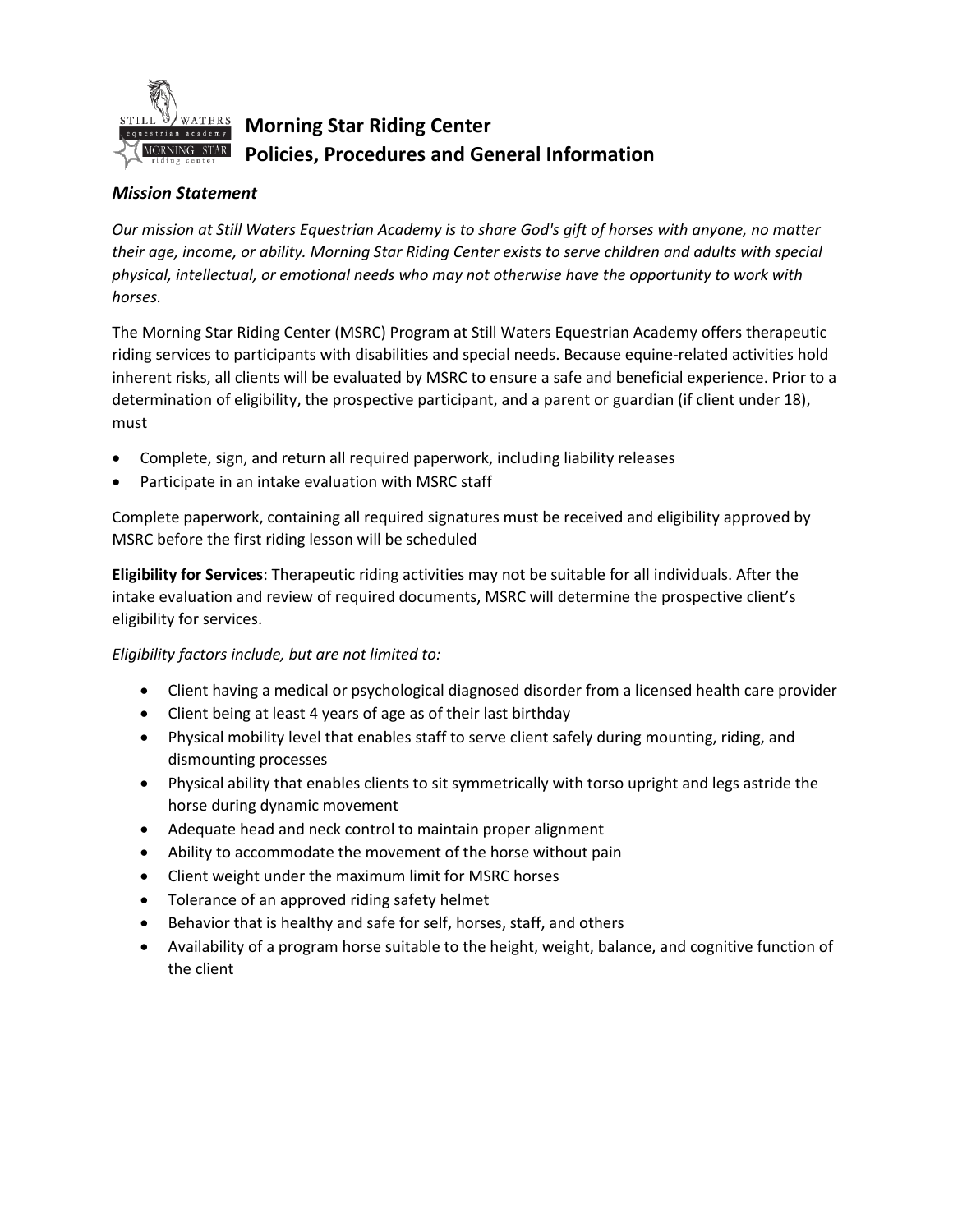**Dismissal from Program:** If it becomes necessary to dismiss a client from the MSRC program, the client or parent/guardian will be informed of the specific reason(s) for dismissal.

*Reasons for dismissal include, but are not limited to, the following:*

- Client progresses to a level of skill that may be better served by riding lessons for individuals without disabilities or special needs
- Client's status or behavior becomes a threat to the health or safety of self, horses, or others
- Client's weight exceeds the maximum allowable for MSRC horses
- Client's availability does not align with the availability of instructors and/or trained MSRC volunteers suitable to the client's needs
- Client's availability does not align with the availability of suitable MSRC horses
- MSRC staff cannot safely manage the client in situations that include, but are not limited to, mounting, dismounting, or transfer from wheelchair or ramp/block.
- Client or responsible party fail to update the required Physician's Statement form annually.
- Client frequently cancels, arrives late and/or fails to show up for lessons

MSRC reserves the right to discontinue an individual's participation in any MSRC program should it be deemed to be in the best interest of either the client or MSRC.

**Weight Limitations:** The maximum allowable weight for MSRC participants is

- 240 lbs for a client *not* requiring sidewalkers based on MSRC instructor assessment
- 200 lbs for a client requiring sidewalker assistance based on MSRC instructor assessment

Each horse, however, has individual weight limitations based upon its height, weight, age, and physical and medical condition. The participant weight limit may be lower depending on available horses and the ability of staff and volunteers to safely support the participant at the time services are arranged.

**Class Size:** MSCR offers individual riding lessons and group lessons of two to four riders.

**Lesson Description:** All equine-assisted activities are planned for therapeutic benefit with the client's physical, emotional, social, and educational goals in mind.

A typical 30-minute lesson includes 5-10 minutes of time devoted to client preparation for mounted work and 20-25 minutes of ground and mounted activities.

A typical 60-minute lesson includes 10-20 minutes of time devoted to client preparation for mounted work, and 40-50 minutes of ground and mounted activities.

Lessons may include grooming and tacking, leading, warm-up exercises, riding skills development, activities or games to reinforce goals, and trail rides.

Before or during each lesson, the instructor reserves the right to determine the client's suitability for mounted activities. If at any time before or during the lesson the instructor determines that the client is not suitable for mounted activities, the client will not be permitted to mount, or will be dismounted as soon as safely possible.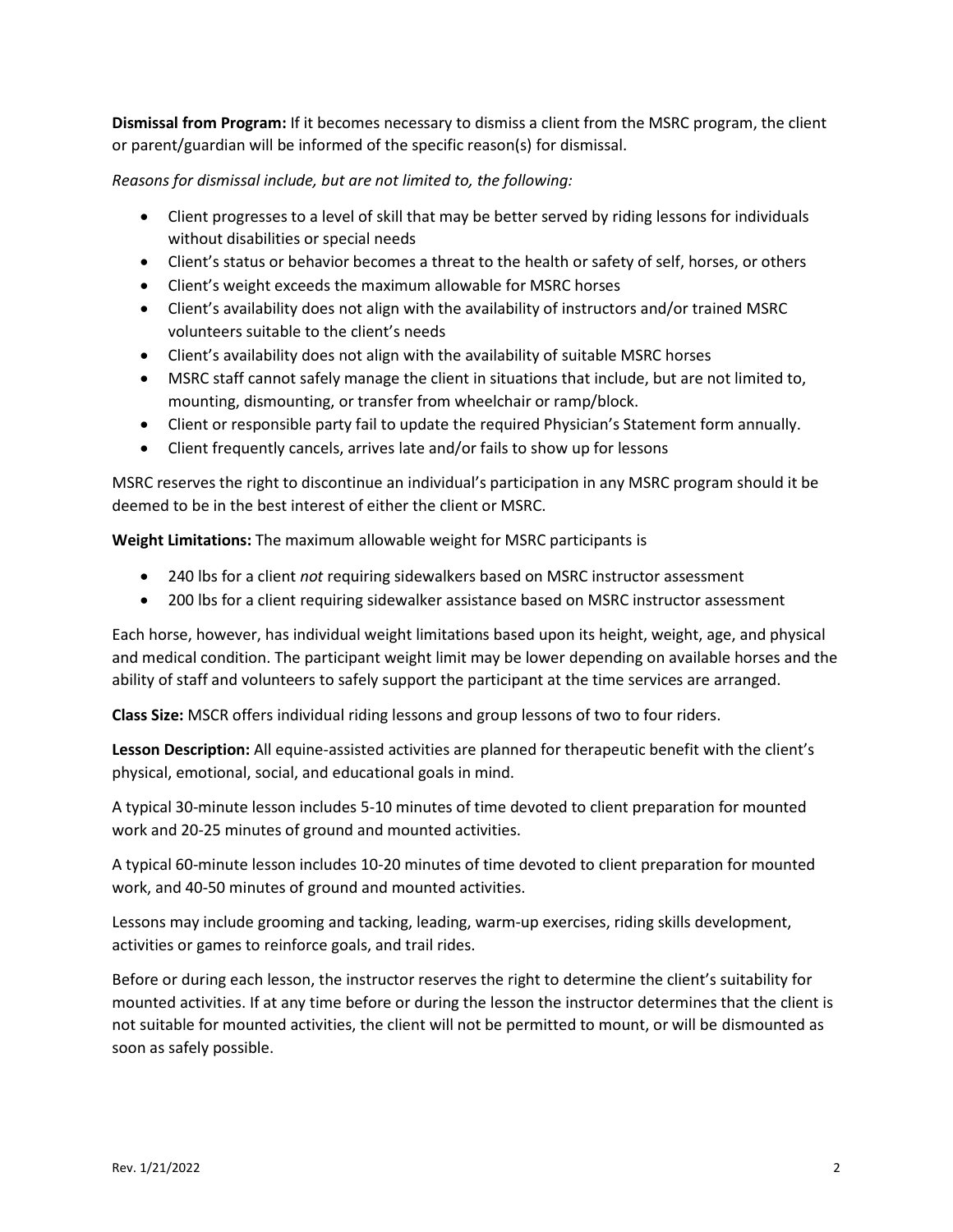## **Current Fee Schedule**

- 30 minute individual lesson \$40
- 60 minute individual lesson \$60
- 30 minute group lesson \$35 per participant
- 60 minute group lesson \$55 per participant

Fees are subject to change without prior notice.

**Billing:** MSRC lessons are billed electronically at the end of each month. For information about billing or payment options, contact Char Cole, char@stillwaterseq.org.

**Scholarships**: A limited number of scholarships are available to cover partial or full costs of MSRC lessons. Contact char@stillwaterseq.org to request a scholarship application.

**Scheduling:** MSRC currently offers two sessions for scheduling purposes. The school year session runs from mid-August through mid-May. The summer session runs from mid-May though the end of July.

**Client Cancellation Policy:** Cancellations by the client must be received by email or text at least 24 hours in advance of lessons, or the client will be billed *the full cost of the lesson*. This applies to all clients, including those on scholarship. Please make every effort to cancel promptly to avoid fees, and so that our volunteers and horses will not be waiting.

Frequent cancellations, requests for rescheduling, late arrivals and/or no shows by the client will result in a client being put on inactive status and no lessons will be scheduled for the upcoming session.

Frequent cancellations, requests for rescheduling, late arrivals and/or no shows occurring *after* a client has been returned to active status may result in dismissal from the program.

**Late Arrivals:** Arriving 10 or more minutes late for a 30-minute lesson, or 15 or more minutes late for a 60-minute lesson, will result in the lesson being cancelled and the full fee charged.

**Program Cancellation Policy:** MSRC reserves the right to cancel lessons in the event the safety of all personnel, clients and/or horses is compromised.

MSRC will cancel lessons in the event of air temperatures at or above 97 F and at or below 20 F. MSRC may also cancel lessons due to severe storm activity, wind advisories, icy conditions, and/or large snowfall, regardless of air temperature. MSRC will make every attempt to contact participants by text or email at least 2 hours in advance, in case of cancellations due to weather conditions.

Still Waters Equestrian Academy events may occasionally impact MSRC activities resulting in cancellations or schedule changes. These will be announced in advance.

If MSRC must cancel a lesson due to weather or other factors, the client will *not* be charged for that lesson.

**Dress code:** Clients must wear long pants and sturdy closed-toe shoes with backs. Sandals, Crocs or any other soft or open-toed shoe are not permitted. MSRC recommends boots with a 1⁄4"-1" heel, western boots, or paddock boots. Sneakers are permitted, but not recommended.